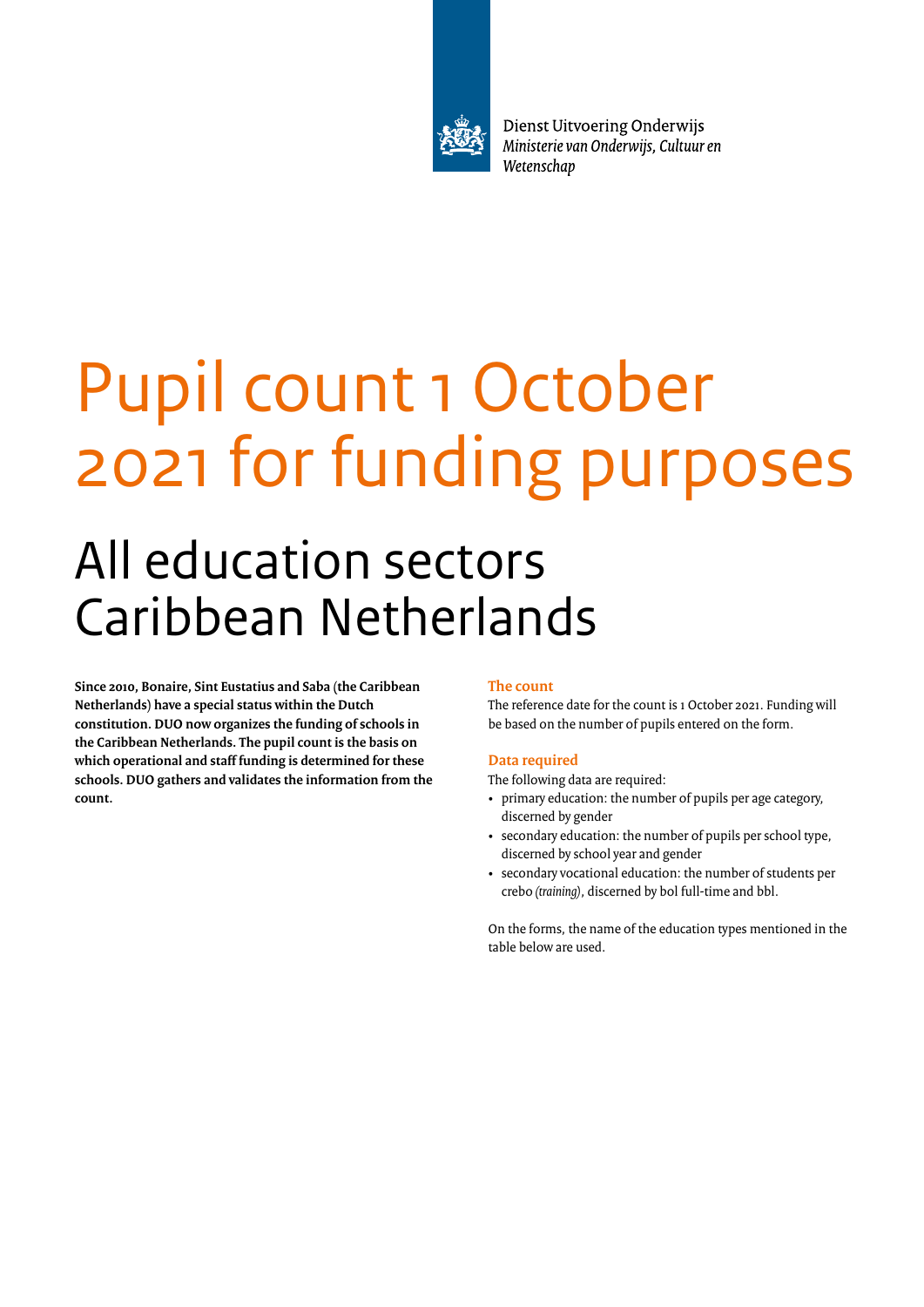## **Denomination of Dutch Caribbean education types**

| <b>Denomination of Dutch Caribbean education types</b> |
|--------------------------------------------------------|
| 0901 VMBO basisberoepsgerichte leerweg (BBL)           |
| 0902 VMBO kaderberoepsgerichte leerweg (KBL)           |
| 0903 VMBO gemengde leerweg (GL)                        |
| 0904 VMBO theoretische leerweg (TL)                    |
| 0905 HAVO                                              |
| 0906 VWO                                               |
| 0907 Praktijkonderwijs                                 |
| 0908 Internationale schakelklas                        |
| 0909 Specifieke onderwijsbehoefte                      |
| 0910 Lower forms                                       |
| 0911 Carribean vocational qualification 1 (cvq1)       |
| 0930 Carribean vocational qualification 2 (cvq2)       |
| 0950 Carribean secundary education certificate (csec)  |
| 0951 Carribean Advanced Proficiency Examination (cape) |

#### **Submitting the data**

The counting forms will be available on www.duo.nl. Scan the completed forms and send them by e-mail to

caribisch.nederland@duo.nl. Keep the original completed forms for your own records.

If DUO has not received the data by 15 October 2021, it will not have the information required to calculate the funding for your school. This means that DUO will be unable to allocate the correct funding in time for calendar year 2022 or school year 2022-2023.

#### **Summary of registered information (OGT)**

When the details on the count form have been processed, DUO will send you a summary of the information that has been registered (OGT). You will receive the OGT by e-mail and by post .

#### **Check**

The information in the OGT must be checked by the school's competent authority. If the information is correct, the OGT must be kept in the school records.

#### **Corrections**

If details on the OGT are incorrect, you must inform DUO no later than two weeks after the date on the OGT. The corrections should be made clearly in red pen on a copy of the OGT. You should also give details of the contact person (name, e-mail address and telephone number), and state that this concerns a correction. The competent authority must sign the correction for approval. Scan the corrected copy and send it by e-mail to caribisch.nederland@duo.nl. Keep the corrected copy for your own records. If you do not reply within two weeks, DUO will assume that the information on the OGT is correct.

#### **Amended OGT**

If you have submitted corrections to the OGT, you will receive an amended OGT. This will be send to you by e-mail. If the new OGT still contains errors, you must inform DUO by 29 November 2021, in the same way as for the first OGT. The funding for calendar year 2022 or school year 2022-2023 is calculated according to the number of pupils determined no later than 29 November 2021.

#### **Checks**

Your school's auditor will check the pupil count before 1 July 2022. At a later date, the Inspectorate of Education may check the school's pupil count and pupil administration. These checks will commence in the second quarter of 2022. The result of the checks will be reported to DUO. Funding may be amended if there are grounds for doing so after a check.

#### **Timeline**

The pupil count involves several steps. The table on the next page shows the deadlines and who is responsible for each step.